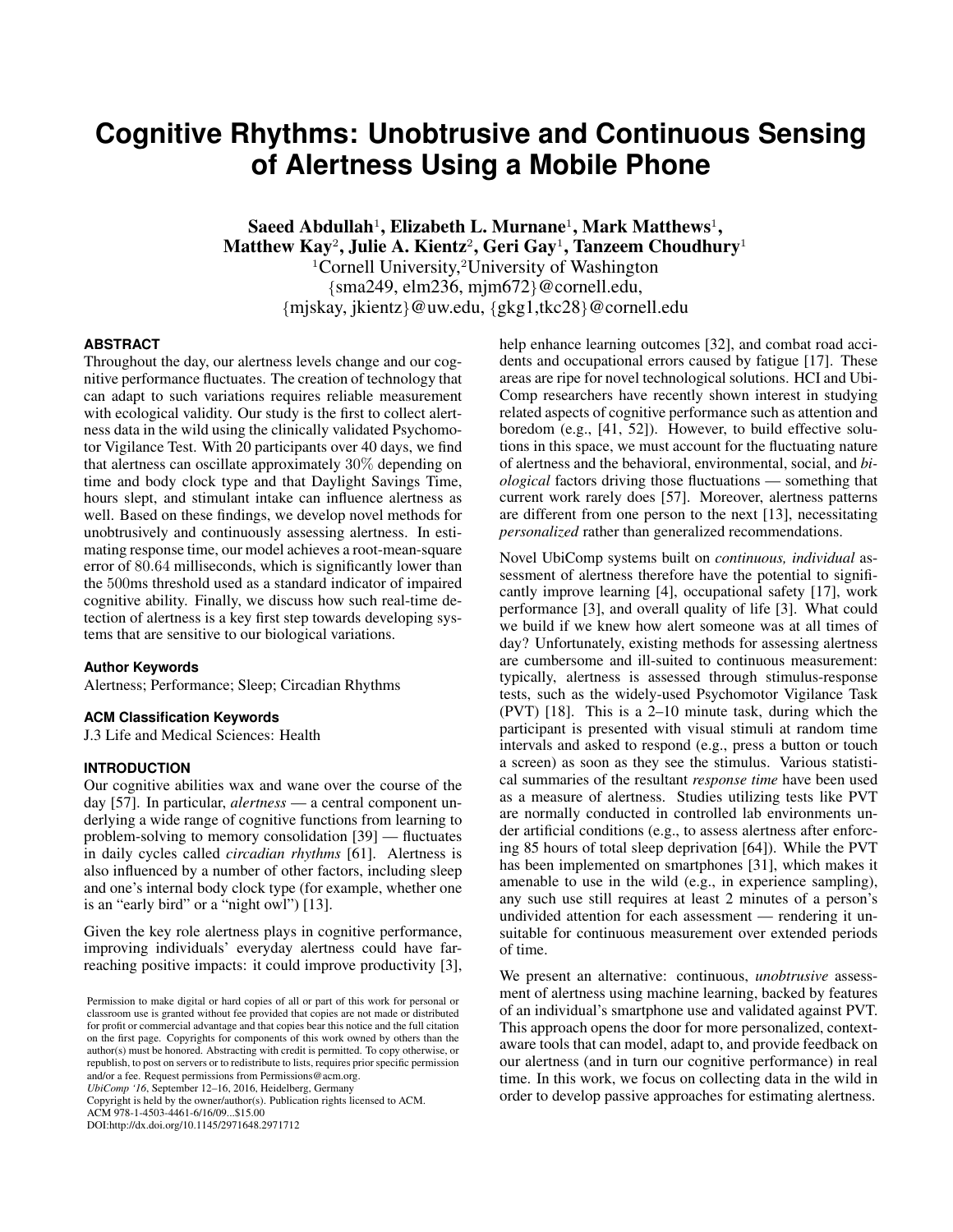We make the following specific contributions:

- Moving outside the controlled environment of a laboratory, we use experience sampling to assess alertness as people go about their everyday lives. We also collect diverse streams of self-reported and passively-sensed data, including body clock type, sleep information, and stimulant use. Using a validated smartphone-based PVT tool [\[31\]](#page-10-5), we operationalize (measure) alertness in two ways: as *response time* and as *relative response time (RRT)* — the percent deviation of a response time from that person's overall mean response time [\[31,](#page-10-5) [62\]](#page-11-4). The widespread adoption and high usage levels of smartphones suggest that our methodology and models could potentially be applied at-scale.
- Collecting data over 40 days with 20 participants, we:
	- Extend lab findings from the cognitive performance literature into the wild. As the first study to focus on patterns of alertness using data captured in the wild, we seek to compare and extend findings from previous laboratory based work. Replicating prior findings is not only important for advancing scientific knowledge but it also validates our methodology. Among other comparisons, we demonstrate that alertness across the day is influenced by local time, internal body clock time, daylight savings, hours slept, and stimulant intake.
	- Demonstrate passive alertness sensing on a smartphone. Towards the vision of unobtrusive and continuous assessment of cognitive performance that can be deployed among large, diverse, and distributed populations, we describe novel methods for automatically estimating alertness. Specifically, we develop models grounded in chronobiology that can predict response time with an RMSE of 80.64ms (which is significantly lower than the 500ms threshold used as a standard indicator of impaired cognitive ability [\[7\]](#page-9-2)). Using only passively sensed data, models for RRT also perform well with an average RMSE of 10.87% across all participants (i.e., we can detect as small as an 11% deviation in response time from an individual's baseline, which is significantly lower than the average daily peak-to-peak change in RRT of 29.4%).
- Lastly, we interpret key findings and discuss the broader implications of our work for the UbiComp and contextaware computing fields, specifically focusing on the opportunities our findings offer in the areas of scheduling, education, and accident-prevention.

# **RELATED WORK**

#### **Cognitive Performance**

Our cognitive functions can be categorized into three main domains: i) attention, ii) executive functioning, and iii) memory [\[57\]](#page-11-0). These domains are usually assessed by measuring *performance* at specific tasks.

An essential factor in optimal performance is *alertness* given that it is a core subcomponent of the attentional system, which modulates sensory, motor, and cognitive processing [\[61\]](#page-11-1). Indeed, fatigue — a state of diminished alertness — is linked to motor vehicle accidents, industrial disasters, and other occupational errors [\[17\]](#page-10-3) and has been equated to alcohol intoxication in terms of its negative impact on performance [\[36\]](#page-10-6).

HCI and UbiComp research on cognitive performance has so far focused on understanding and modeling various aspects of attention. Research on patterns and contexts of attentional states in a workplace environment found that focused attention peaks during mid-afternoon and that online activities can reflect attentional states — associating, for instance, heavier use of productivity software with focused periods and internet surfing and window switching with boredom [\[41\]](#page-11-2). Leveraging such usage behaviors, other work has developed machine learning algorithms to automatically infer boredom [\[43,](#page-11-5) [52\]](#page-11-3) from mobile phone use (e.g., the amount and types of apps used), along with contextual information (e.g., light levels and charging status) and demographics. However, while such studies have reported a time-of-day effect on attention, the fact that they do not take any chronobiological factors into consideration hinders both the range of analyses explored as well as the ability to offer biologically-informed explanations as to *why* particular trends are observed.

# **Circadian Rhythms of Performance**

While cognitive performance is well studied, only recently has a more complete and nuanced understanding emerged from the field of chronobiology regarding how and why performance (and alertness specifically) fluctuates throughout the day. Specifically, these fluctuations are driven by the human body's "biological clock", which influences our sleepwake patterns and numerous behavioral, mental, and physical processes that follow a roughly 24-hour cycle, known as our *circadian rhythms*. These rhythms are endogenous and rooted in our genetics, though external cues (predominantly sunlight) adjust them to the local environment [\[13\]](#page-10-1).

Early work has connected cognitive performance with rhythms in body temperature (a well-known biomarker for circadian rhythms) — associating increased body temperature with better performance and vice versa [\[33\]](#page-10-7). More recently, a broad set of empirical work has confirmed these performance rhythms, including for alertness. Prominent among findings are a short-term, mid-day dip during which sleepiness increases and alertness drops [\[13,](#page-10-1) [46\]](#page-11-6) as well as an evening alertness rebound [\[38\]](#page-10-8).

While all (healthy) individuals experience these variations in cognitive performance and alertness levels throughout the day, the amplitudes and phases of these patterns display individual variability. A person's *chronotype* represents his or her unique circadian rhythms and lies on a spectrum from early to late types. Early types tend to be more alert earlier in the day while late types are more alert later [\[27,](#page-10-9) [61\]](#page-11-1). Beyond alertness, higher level cognitive processes including orientation and executive functioning also show differences depending on chronotype and time of day [\[42\]](#page-11-7).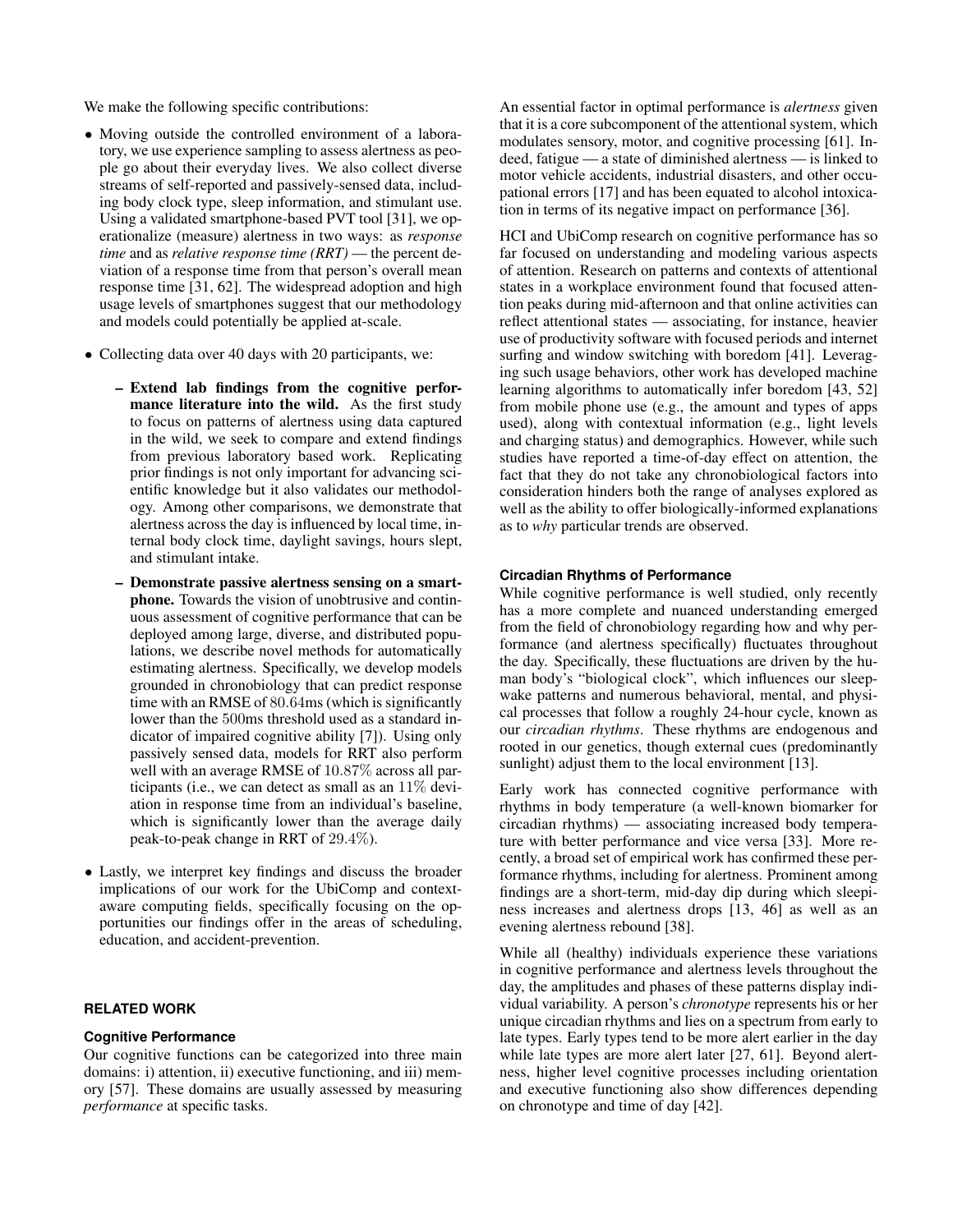Age can also influence alertness patterns. While older adults are typically more alert in the morning, younger adults tend to be more susceptible to distraction in the morning and are more alert in the afternoon [\[25\]](#page-10-10). In addition, alertness levels can be impacted by external factors such as caffeine or alcohol consumption, food intake, and physical activity [\[57\]](#page-11-0). Finally, sleep can have marked impacts on alertness and cognitive performance, with inadequate sleep degrading alertness and extending sleep improving it [\[22\]](#page-10-11).

# **Sensing Rhythms of Performance**

Unfortunately, chronobiology research and performance modeling is typically constrained by challenges in approximating ecologically valid scenarios, since most studies are conducted in controlled, artificial lab setups. The emergent area of "circadian computing" aims to develop novel computational techniques for passively sensing biological rhythms using more broadly deployable, unobtrusive, and technologymediated approaches. Its preliminary steps have focused on sleep sensing using smartphone screen on-off patterns [\[2\]](#page-9-3) and social media data [\[47\]](#page-11-8). In this study, we go beyond sleep to consider daily cognitive performance. Specifically, we extend the findings from previous laboratory-based studies from chronobiology, cognitive psychology, and neuropsychology to introduce new methods for in-situ, at-scale computational modeling and prediction of alertness performance.

#### **METHOD**

#### **Participants**

In this study, we set out to detect daily variations in alertness for a student population. We focus on college students, who biologically tend to be significantly late types [\[55\]](#page-11-9). They are also known to experience significant dissonance between their internal biological rhythms and their socially-constrained scheduling [\[32,](#page-10-2) [55\]](#page-11-9) — for instance, in the timing of their classes, meetings, and social engagements, among other activities. Chronic sleep deprivation and its impacts on cognitive performance and alertness are serious problems for this population [\[60\]](#page-11-10) and can lead to drug and alcohol abuse, increased mental health problems, impaired academic performance, and learning deficits [\[11\]](#page-9-4). Regarding cognitive performance specifically, procrastination is just one manifestation of dips in alertness that is commonly observed in college students [\[15\]](#page-10-12). Students also tend to be heavy smartphone users [\[58\]](#page-11-11) and are therefore well-suited for a passive sensing methodology based on smartphone usage behaviors.

Our inclusion criteria required participants to be an Android phone user and willing to participate for the full duration of the study. Through public mailing lists, recruitment portals, and snowball sampling, we recruited 20 individuals: 7 males and 13 females who all fall in the 18 – 29 year old age group.

#### **Assessment Instruments**

#### *Momentary Assessments*

To reiterate, we focus on alertness due to its well-established impact on almost every aspect of cognitive ability. To allow us to monitor alertness throughout the day along with relevant factors mentioned previously, our participants installed an Android application on their mobile phones that we developed to deliver a brief ecological momentary assessment (EMA) comprised of subjective assessments and an objective assessment.

To capture subjective measures of alertness and fatigue, our EMA included validated, brief questions from the Chalder Fatigue Scale [\[14\]](#page-10-13) and Fatigue Visual Analogue Scales (VAS) [\[45\]](#page-11-12). Participants also checked off activities they had done in the past hour — specifically, consuming caffeine [\[64\]](#page-12-0), exercising [\[12\]](#page-10-14), using nicotine [\[23\]](#page-10-15), napping [\[12\]](#page-10-14), consuming alcohol [\[26\]](#page-10-16), eating [\[54\]](#page-11-13), and loafing (e.g., cyberloafing) [\[63\]](#page-11-14) — to supply information about stimulants and anti-stimulants known to impact cognitive performance and sleep.

To objectively assess alertness, we used the Psychomotor Vigilance Task (PVT), a reaction test commonly used to measure alertness [\[40\]](#page-11-15). While the original PVT requires special hardware, we employed a validated Android smartphone implementation, PVT-Touch [\[31\]](#page-10-5), which shows a visual stimulus at random intervals to the user, who responds by touching the screen. Response times are measured in milliseconds, and various statistical summaries of these times have been shown to be indicative of alertness [\[40\]](#page-11-15). One distinct advantage of using the PVT to assess cognitive performance over a long period of time is its immunity to practice or learning effects [\[37\]](#page-10-17). Further, brief versions of the PVT have proved sensitive to changes in alertness [\[7\]](#page-9-2). We administered a 3-minute version, a duration validated for alertness assessment [\[7,](#page-9-2) [8\]](#page-9-5).

Processing PVT data first involves removing false starts touch events before the stimulus is shown. In our dataset, false starts amounted to 2.85% of all touch events. Continuing to follow previous work [\[31,](#page-10-5) [62\]](#page-11-4), we operationalize alertness as relative response time (RRT), computed as follows. First, since a PVT session includes multiple visual stimuli tests, we calculate the median response time  $(MRT_{s,p})$  for each session  $s$  per person  $p$ . We also remove outlier sessions with  $MRT_{s,p}$  falling outside (mean  $\pm 2.5 \times SD$ ) for each participant [\[62\]](#page-11-4). In our sample, 6.4% of all sessions were removed as outliers. Next, we take the mean  $MRT_{s,p}$  across all of participant  $p$ 's sessions to establish an individual baseline for participant  $p$ . Finally, we compute the RRT of a given session as its percentage deviation from p's individual base-line<sup>[1](#page-2-0)</sup>. That is, given a PVT session  $s$  for a participant  $p$  with a median reaction time for that session of  $MRT_{s,p}$ , the corresponding RRT is calculated as:

$$
RRT_{s,p} = \left(1 - \frac{MRT_{s,p}}{MMRT_p}\right) * 100,
$$

where  $MMRT_p = \frac{1}{N} \sum_{i=1}^{N} MRT_{i,p}$ , is the mean MRT averaged across all  $N$  sessions from participant  $p$ . Positive RRT values thus indicate increased alertness, and negative RRT values indicate decreased alertness.

We placed the PVT at the end of the EMA battery, after the subjective assessments, because PVT-induced fatigue can cause a reverse biasing effect on subjective responses; plus

<span id="page-2-0"></span><sup>1</sup>Our code for computing and analyzing RRT is available at **[https:](https://github.com/saeed-abdullah/alertness-ubicomp-2016) [//github.com/saeed-abdullah/alertness-ubicomp-2016](https://github.com/saeed-abdullah/alertness-ubicomp-2016)**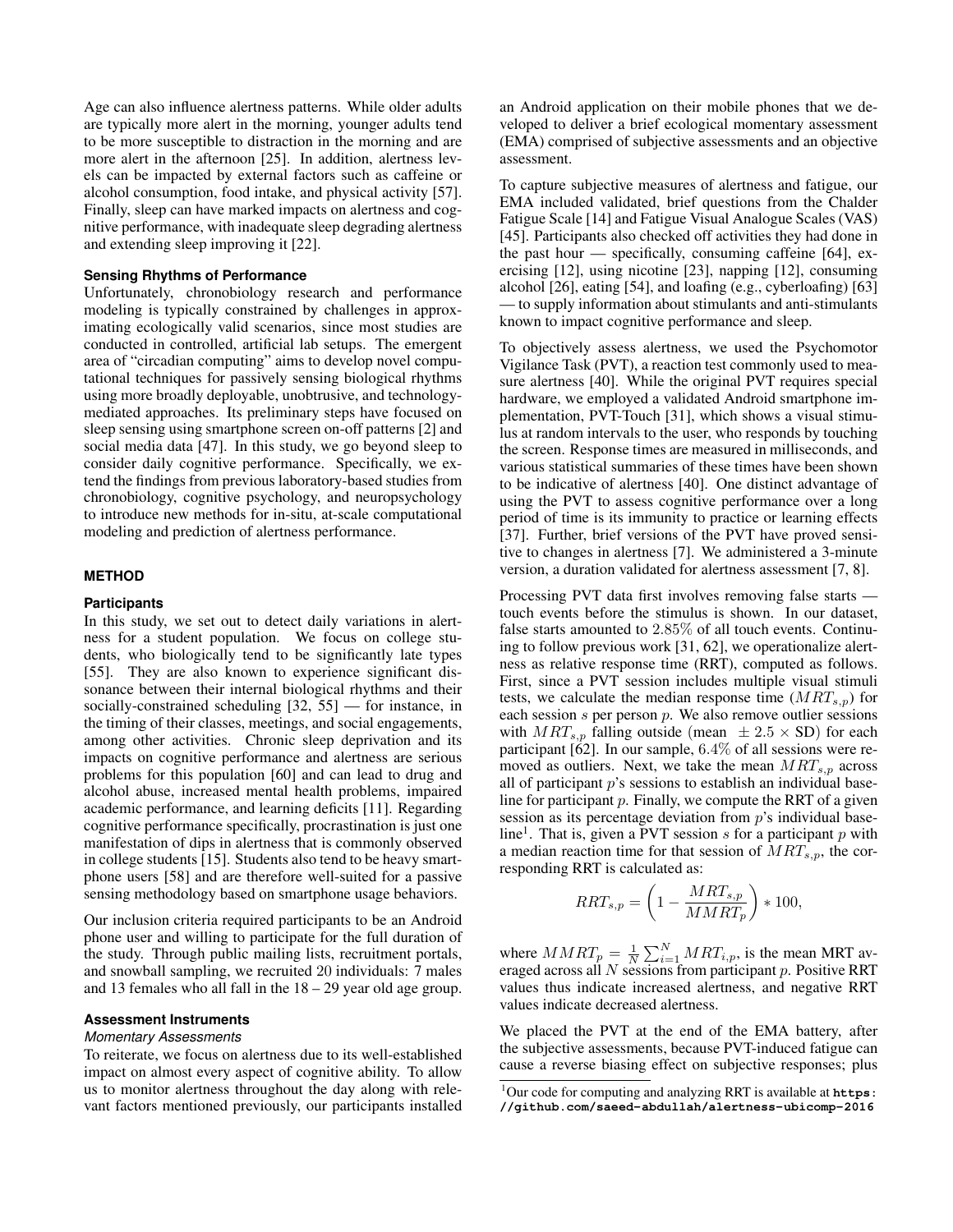since the PVT's user burden is higher, placing it first might result in decreased compliance. Our current ordering allows participants to quit the EMA without completing the PVT but having at least completed the subjective questions. However, to protect against data quality issues arising from such noncompliance especially to the PVT portion, we instructed participants during an onboarding interview to only begin the EMA if they expected to have 5 minutes without significant distraction. We also provided instructions and demonstrated how to perform the PVT and tested it thoroughly on each person's phone; our instructions stressed focusing on accuracy and speed when responding to the stimuli.

We delivered the EMA four times per day at the start of 6 hour-long morning, afternoon, evening, and late night time windows defined by prior work [\[1\]](#page-9-6) via passive phone notifications, which research has shown are successful in improving compliance [\[9\]](#page-9-7). Participants could complete the EMA anytime within a given window. (As mentioned, we instructed participants that an immediate response to phone notifications was not necessary but rather to wait to undertake EMAs until they had at least 5 distraction-free minutes). Once that time window ended, its notification would expire and a new one would be delivered in order to avoid redundant or temporallymislabeled assessments. We chose this study design both to increase data coverage throughout the day as well as to improve data quality since the PVT task requires sustained attention without distraction.

# *Sleep and Chronotype Information*

Participants completed a daily sleep journal in the form of a survey that included questions about bed time, minutes to fall asleep, number of wakeups during the night, wake time, and total sleep duration. Participants were reminded everyday at 10:30AM through a phone notification to complete this survey. Prior research validates the reliability of self-report journaling for in-situ nightly sleep measurement [\[50\]](#page-11-16).

We used collected sleep information to assess individual chronotype. Since the comparison of chronotypes requires a single reference point, we use the well-established midsleep point on free days (MSF) — the halfway point between going to sleep and waking up — as the marker for individual chronotype [\[55,](#page-11-9) [56\]](#page-11-17). Because a majority of the population compensates for sleep debt accumulated on work days by sleeping longer on free days, this "oversleep" on free days is taken into consideration using a corrected measure of mid-sleep  $(MSF_{SC})$ :  $MSF_{SC}$  =  $MSF 0.5 (SD_F - (5 * SD_W + 2 * SD_F)/7)$  [\[56\]](#page-11-17), where  $SD_F$ and  $SD_W$  are sleep duration on free days and work days, respectively.  $(5 * SD_W + 2 * SD_F)/7$  represents the averaged sleep duration across the week.

The mean and distribution of chronotypes in our dataset is consistent with prior related work on the identical age group [\[2\]](#page-9-3). Given that our young sample is predominantly late types as expected, we follow prior work [\[25\]](#page-10-10) and consider anyone with  $MSF_{SC}$  < 5:00AM as "early" and those with later midsleep points as "late". We also administered the Morningness-Eveningness Questionnaire (MEQ) [\[27\]](#page-10-9) to confirm these classifications as early or late.

Given that chronotype influences our circadian rhythms in alertness performance, prior studies have introduced the concept of internal time [\[56\]](#page-11-17). We can think of internal time as a corrected measure of time that factors in an individual's chronotype. That is, while "external time" (ExT) represents the hours elapsed since midnight (12:00 AM), "internal time" (InT) is calculated using an individual's *biological* midnight  $(MSF_{SC})$  [\[62\]](#page-11-4):  $InT = ExT - MSF_{SC}$ . We later present analyses based on internal time.

# **Phone Instrumentation**

Our sensing framework incorporated phone probing that runs in the background to collect usage data. In this study, we focus on screen on/off events. We pre-processed phone probes by filtering out any data collected between periods when a participant began and completed EMAs to avoid overestimating a user's phone usage, when such interactions were actually due to conditions caused by participation in the study.

Compensation was based on the duration of participation (\$5 for each week), sleep journal completion (\$0.50 for each entry), and the number of completed EMA assessments (\$0.20 for each entry). The Cornell University Institutional Review Board approved all procedures.

## **RESULTS**

Over our 40 day study, our 20 participants provided an average of 2.52 (sd: 0.79) subjective alertness assessments, 2.46 (sd: 0.8) stimulant assessments, and 2.05 (sd: 0.87) objective alertness assessments per day. The average EMA compliance rate across all participants was 63.7%. Excluding the late night session (12:00AM - 5:59AM) when participants are likely to be asleep, the average compliance rate was 79.9%. Sleep diaries had a similar compliance rate of 72.8%.

While a number of studies have looked into cognitive performance and chronotype, ours is the first to use real world data collected over an extended period of time. This provides us an opportunity to compare with and extend previous laboratory based findings. Such replication is important for the scientific process and also validates the reliability and generalizability of our methodology based on data captured in the wild. Moreover, these steps help to introduce key chronobiological findings about cognitive performance to the UbiComp community, which can enrich the realm of ubiquitous systems aimed at enhancing our cognitive abilities.

We therefore first focus on comparing our results with previous laboratory-based studies. Then building on those findings, we later move on to presenting our novel methods for unobtrusive, continuous alertness assessment and prediction.

# **Replicating and Extending Extant Lab-Based Findings**

*Influence of Chronotype and Time-of-day on Alertness* We begin by looking into how alertness levels change across the local time of day. As a reminder, we operationalize alertness as relative response time (RRT) based on PVT data. Following prior work (which also facilitates comparison with it), we aggregate all participants and bin RRT values computed across sessions at 2-hour intervals [\[46,](#page-11-6) [62\]](#page-11-4). We find that RRT varies as a function of local time as shown in Figure [1.](#page-4-0)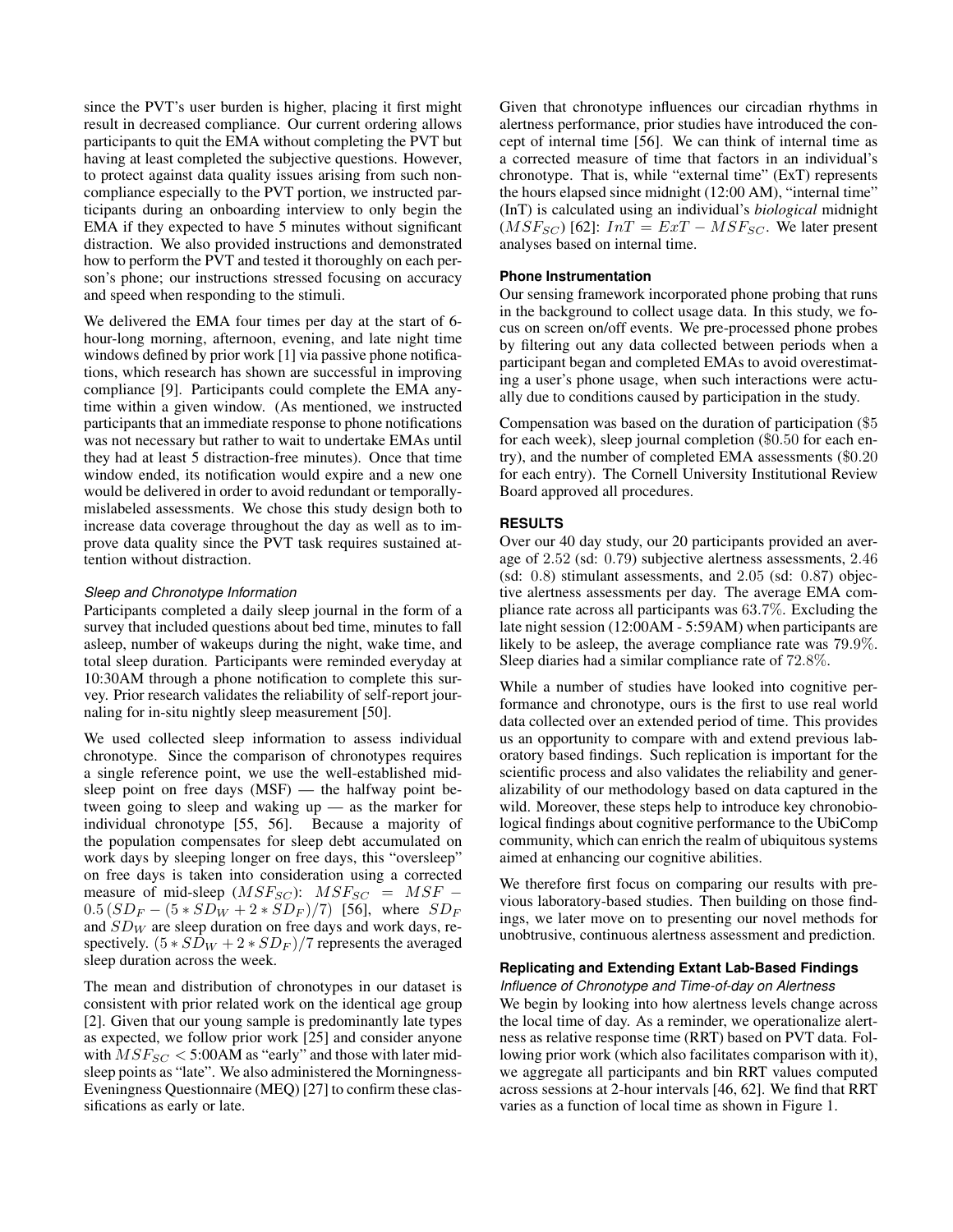

<span id="page-4-0"></span>Figure 1. Relative response time (RRT) with standard error of mean (SEM) over the day. Positive and negative values of RRT indicate alertness higher and lower than individual baseline, respectively.

First, we see a local, short-term afternoon dip around 2:00PM, which is consistent with a well-known postprandial (i.e. after meal time) dip in core temperature and cognitive performance [\[13,](#page-10-1) [46\]](#page-11-6). We also see that RRT dips around 4:00AM and 6:00PM. Similar dips in alertness in relation to local time have been observed through controlled studies [\[61,](#page-11-1) [62\]](#page-11-4), though the dips in our dataset happen later in the day, likely because our participants are later types  $(MSF<sub>SC</sub> = 05 : 56 \pm 0.94$  hrs) than those from past studies (e.g.,  $MSF_{SC} = 05 : 19 \pm 1.75$  hrs [\[62\]](#page-11-4)). We further see that RRT improves during the late evening and night, as expected again since late types are the majority in our sample.

Next, we examine how RRT patterns differ between early and late types. Specifically, we calculate the difference in median RRT (using mean RRT does result in similar findings) between the groups over any given time period and normalize it by average daily change in RRT. As shown in Figure [2,](#page-4-1) this comparison between chronotypes reveals a striking difference between the groups' alertness levels depending on the local time of day. We find that early types are more alert in the morning (17% higher RRT compared to late types), and their alertness worsens in the later phase of the day (15% lower RRT compared to late types). Performing an ANOVA test on response time between early and late types across these time periods shows a significant difference with  $F(5, 964) =$ 5.36,  $p < 0.001$ . The fact that these results align with prior findings that early types are more alert in the morning while late types reach optimal performance later in the day [\[27,](#page-10-9) [61\]](#page-11-1) helps validate the reliability of our alertness assessment.

While cognitive performance literature and UbiComp research have predominantly focused on alertness variations over local ("external") time, recent studies have shown that alertness can also be affected by our biological, "internal" time [\[62\]](#page-11-4). (Formula for internal time provided in the Method section). Figure [3](#page-4-2) shows the variation in RRT for our sample according to internal time. Similar to prior research [\[62\]](#page-11-4), we see RRT improves during early afternoon with a local peak around biological 2:00PM (i.e., 14 hours since biological midnight,  $MSF_{SC}$ ). We notice the dip in alertness, however, occurs much later than in prior work, at around 12:00PM likely because our participants have later chronotypes.



<span id="page-4-1"></span>Figure 2. RRT of early chronotypes compared to late chronotypes across the day. Blue and red indicate higher RRT for early and late types, respectively. In the morning, early chronotypes display much higher alertness than late types, while the opposite is observed later in the day. Response time difference between early and late types across the day is also statistically significant:  $F(5, 964) = 5.36, p < 0.001$ .

#### *Daylight Savings Time (DST) Impacts Alertness*

More than 70 countries practice Daylight Savings Time (DST), which impacts around 1.6 billion people worldwide [\[30\]](#page-10-18). This twice-yearly 1-hour forward or backward clock shift is a *social clock* change, rather than an internal one. Similar to jet lag experienced after travel, DST can therefore significantly impact physiological and behavioral functioning as a result of the circadian disruption it produces [\[30\]](#page-10-18). While debates around DST have mostly focused on economic advantages [\[34\]](#page-10-19), a number of studies have pointed out the resultant increased risk of driving accidents [\[59\]](#page-11-18), deterioration in academic performance [\[21\]](#page-10-20), and fragmented rest-activity cycles [\[35\]](#page-10-21). These issues can potentially be attributed to difficulties our internal circadian clocks experience in adjusting to the sudden social clock change. Because such disruptions can also impact cognitive abilities, we compare alertness before and after DST for early and late types in our sample.

While past research has shown that DST can result in higher workplace injury [\[6\]](#page-9-8) and lower productivity due to cyberloafing [\[63\]](#page-11-14), *our study is the first to look into the impact of DST on alertness using PVT data*, which allows us to investigate the *cause* rather than the *symptoms*. The Spring DST transition can affect circadian stability for days [\[30\]](#page-10-18), an impact



<span id="page-4-2"></span>Figure 3. RRT with standard error of mean (SEM) with internal time on X-axis.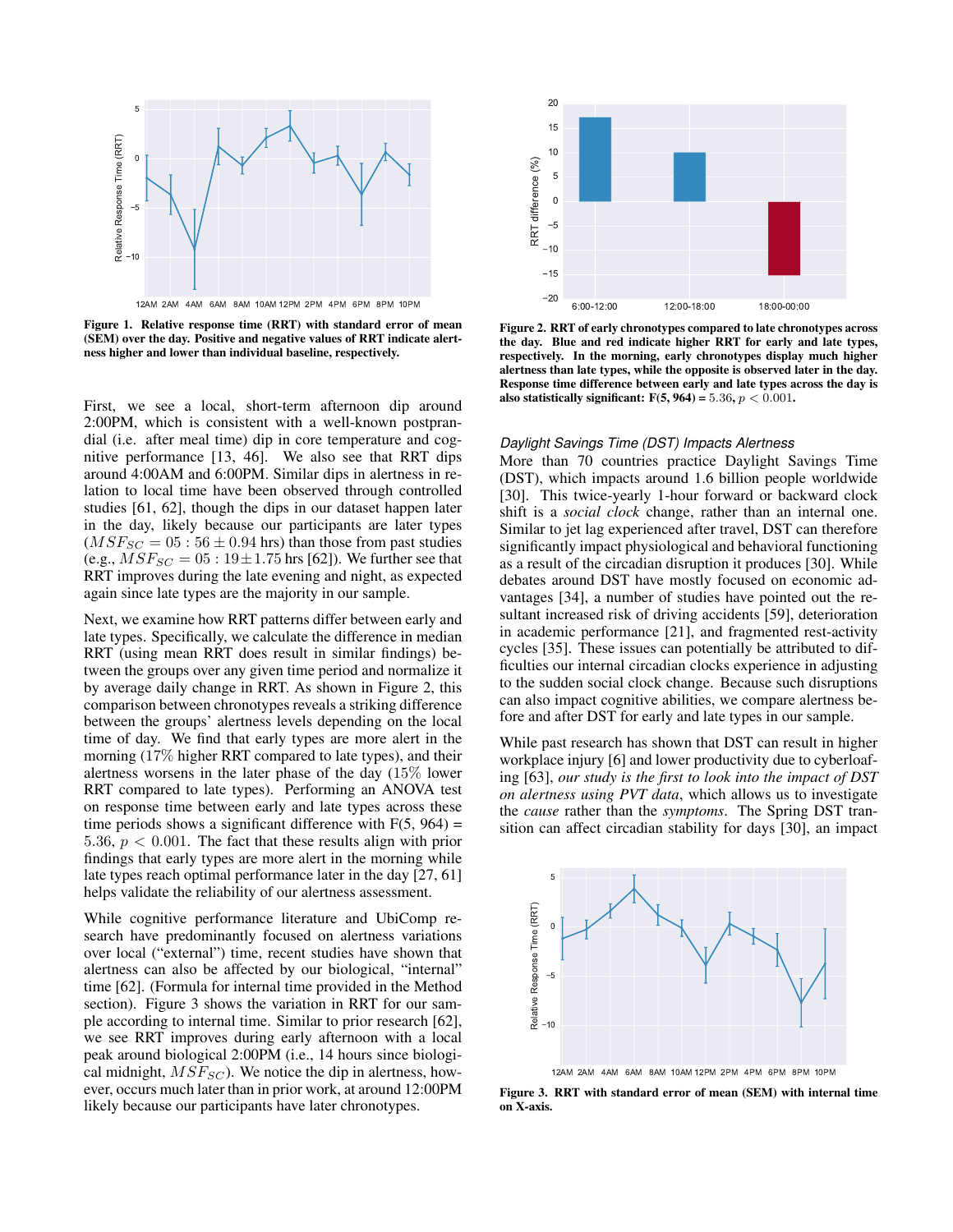

<span id="page-5-0"></span>Figure 4. RRT change for early and late chronotypes before and after Spring DST. While the DST transition negatively affects both early and late types, late types suffer more. The difference in RRT before and after DST for both early (t =  $-2.37, p = 0.02$ ) and late (t =  $-2.52, p =$ 0.01) types is statistically significant.

we believe our data can reflect since it spans 23 days before and 17 days after DST. To examine the effects of DST, we calculate the difference in median RRT (using mean RRT does result in similar findings) in the morning sessions before and after DST and normalize it by average daily change in RRT. As shown in Figure [4,](#page-5-0) RRT drops after DST for both early and late types  $(-4.70\%$  and  $-11.8\%$ , respectively). This difference in RRT before and after DST for both early  $(t = -2.37, p = 0.02)$  and late  $(t = -2.52, p = 0.01)$  types is statistically significant. Thus the overall alertness of both types degrades after Spring DST — though late types' alertness suffers significantly more than early types. Future study would do well to investigate whether alertness is similarly affected after the Fall DST transition.

#### *Sleep Affects Alertness*

Well known are the positive and negative impacts of adequate and deprived sleep, respectively, on numerous cognitive domains — though alertness is one of the earliest and most severely degraded by sleep deprivation [\[22\]](#page-10-11). We therefore next investigate the effect of our participants' sleep patterns on their alertness throughout the day. Given that the required duration of sleep varies across individuals [\[62\]](#page-11-4), we compute sleep duration relative to individual sleep need. Sleep need is calculated as average sleep duration across work days  $(SD_W)$  and free days  $(SD_F)$  [\[62\]](#page-11-4): Sleep need =  $(SD_W * 5 + SD_F * 2)/7$ 

Previous research on shift-workers has found that reduced sleep duration negatively impacts alertness during morning shifts [\[62\]](#page-11-4). In our dataset, however, we do not find any such statistically significant difference in morning RRT between adequate (relative sleep need  $\geq 1.0$ ) and inadequate (relative sleep need  $< 1.0$ ) sleep (t-score =  $-1.45, p = 0.14$ ). We believe this contrasting result is explained by the fact that our sample consists of significantly later chronotypes than the studied shift-workers, which means our participants are more likely to exhibit low alertness levels in the morning regardless of their sleep duration the night before.

Going beyond prior studies, we also consider how sleep duration on nights following the daylight savings transition factors into alertness. We find that on nights after Spring DST, obtaining adequate sleep does improve RRT during the following day. Specifically, median RRT after nights with inadequate sleep falls by 17.49% (t-score =  $-2.11, p = 0.03$ ). We find no similar relation that is statistically significant before the DST transition. This finding suggests that sleep deprivation has a more negative impact after Spring DST, when one is experiencing an already disrupted circadian system.

#### *Stimulant Use Impacts Alertness*

Stimulants can improve or reduce short-term alertness and cognitive performance. Caffeine has been shown to momentarily enhance alertness and counteract the negative effects of sleep loss [\[64\]](#page-12-0), nicotine intake can improve alertness [\[23\]](#page-10-15), and napping has been suggested as a preventive countermeasure against performance deterioration during long periods of wakefulness (at least for shift-workers, including those in the aviation industry [\[12\]](#page-10-14)). On the other hand, alcohol is known to disrupt cognitive abilities including alertness [\[26\]](#page-10-16), and a heavy meal can exacerbate daytime sleepiness and negatively impact cognition [\[54\]](#page-11-13). However, most studies about how stimulants impact cognition focus on shift-workers and are conducted in lab environments with artificial conditions, which means the results of such work might not be applicable to more general populations or everyday contexts.

We therefore aim to examine the impact of stimulants on alertness in a real-world setup. As a reminder, part of our EMA framework asked about activities done in the past hour that are known to improve alertness (i.e., positive stimulants) or diminish alertness (i.e., negative stimulants) [\[12,](#page-10-14) [23,](#page-10-15) [26,](#page-10-16) [54,](#page-11-13) [64\]](#page-12-0), as shown in Table [1.](#page-5-1) Note that though loafing may be considered taking a "break", it is actually a negative stimulant since it represents activities that result in cognitive depletion rather than restoration (e.g. playing video games that require sustained attention).

| <b>Positive Stimulants</b>        | <b>Negative Stimulants</b> |  |
|-----------------------------------|----------------------------|--|
| Caffeine Consumption, Exercising, | Alcohol Consumption,       |  |
| Napping, Nicotine Intake          | Food Intake, Loafing       |  |
|                                   |                            |  |

<span id="page-5-1"></span>Table 1. Groupings of stimulants based on how they impact alertness.

We find that RRT increases by 5.08\% across all participants after the use of positive stimulants, while we observe the opposite effect following the use of negative stimulants, which see a −1.37% drop in RRT. The difference in RRT immediately after taking positive vs. negative stimulants is statistically significant as well ( $t = 2.21$ ,  $p = 0.03$ ), indicating that stimulants can lead to short-term changes in alertness, which is consistent with the aforementioned lab based findings.

*Comparing Self-Assessed to Objectively-Measured Alertness* In some settings, it is infeasible to perform objective alertness assessment using instruments like the PVT, making selfassessment the only practical option (e.g., during long haul driving, where there is a high risk of fatigue-related accidents due to deteriorated alertness). Researchers are therefore interested in determining the reliability of self-assessed alertness and how it relates to objective measurements.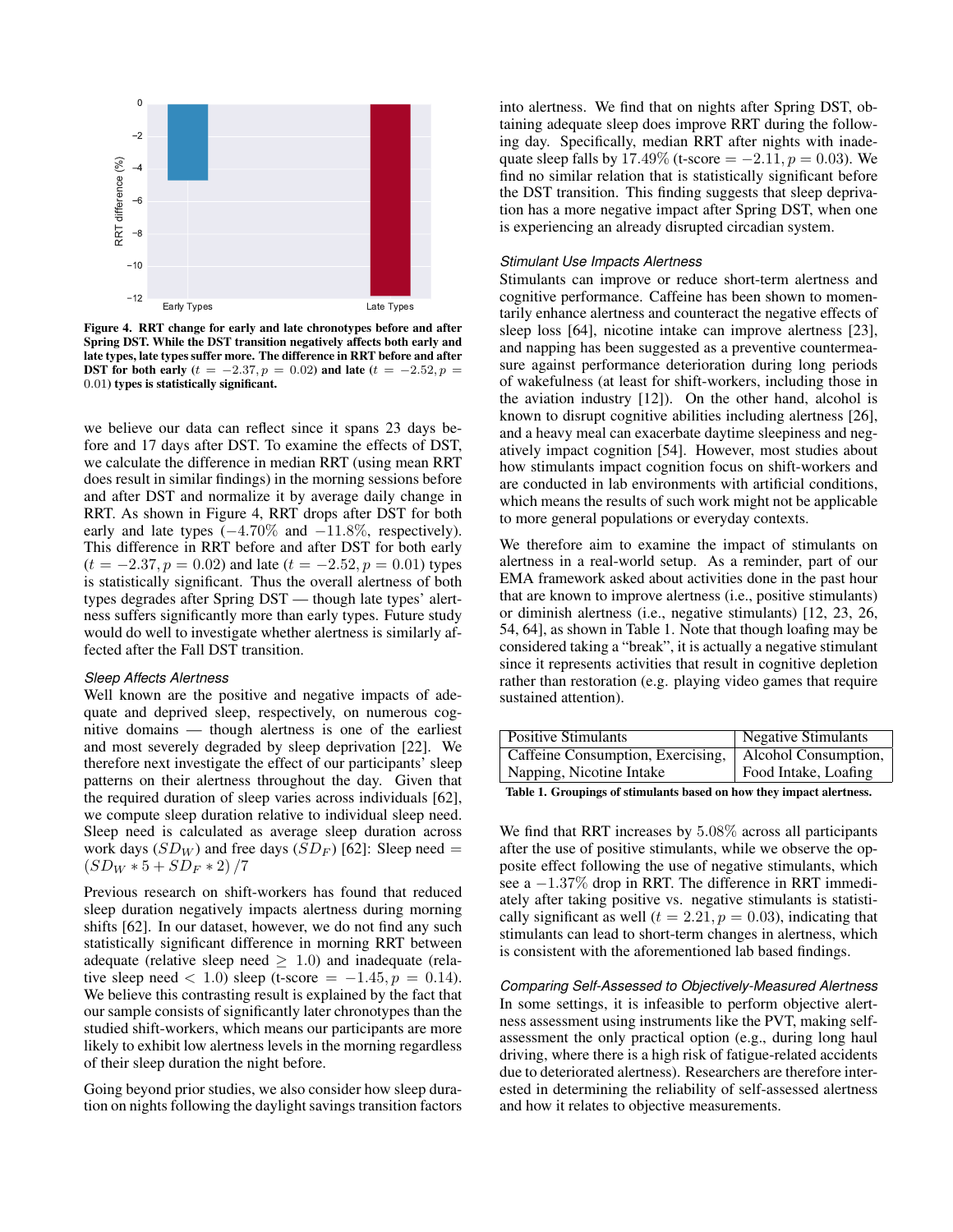As mentioned, we asked participants before each PVT test to rate their energy levels, concentration, and tiredness on 5 point scales. Participants' scores are highly-correlated with each other, supporting the internal validity of responses. To compare these subjective reports with our objective PVT measurements, we first group data based on high and low subjective scores using median as a threshold. Following prior work, we then compare the subjective high and low scores with RRT [\[19\]](#page-10-22). As shown in Table [2,](#page-6-0) we find that RRT differs significantly between periods with high and low self-assessed ratings, indicating that participants have a good awareness of their reduced cognitive capability, at least on a coarse level. This reliability of self-assessment is similar to findings reported by past studies that compared subjective and objective alertness for shift-workers [\[5,](#page-9-9) [19\]](#page-10-22) — though it is worth noting that fatigue might impair a more fine-grained subjective assessment (i.e., "*how* tired are you" rather than "*are* you tired"), as found in prior work in the context of response time and road accidents [\[51\]](#page-11-19).

| Self-Assessed Variable | RRT difference between<br>self-assessed alertness states |
|------------------------|----------------------------------------------------------|
| Energy                 | $t = 2.06, p = 0.04$                                     |
| Concentration          | $t = 2.76, p = 0.005$                                    |
| <b>Tiredness</b>       | $t = -2.1, p = 0.03$                                     |

<span id="page-6-0"></span>Table 2. RRT differs significantly between self-assessed high and low alertness, indicating fatigued individuals are usually aware of reduced capability.

## **Novel Contributions: Passive Alertness Assessment**

These results based on real world data confirm and augment previous laboratory based findings. Building on these results, we next focus on developing a novel means of continuously, automatically, and unobtrusively assessing alertness that can be deployed at scale.

## *Phone Usage Reflects Alertness*

So far, we have explored how various internal and external factors (e.g., chronotype, internal time, external time, DST, and sleep) can influence an individual's alertness throughout the day and, importantly, how an awareness of biological rhythms can provide deeper interpretations of these observations. Given that our overarching goal is the development of methods for capturing and modeling these fluctuations in alertness, we next delve into whether technology-mediated behavioral traces can serve to *reflect* alertness patterns. While recent work has looked into the relationship between usage patterns and *self-reported* attention and boredom [\[41,](#page-11-2) [52\]](#page-11-3), ours is the first study to consider objective alertness based on PVT — a clinically-validated tool.

We focus on usage patterns from smartphone interactions, which have been shown to reflect various aspects of our daily life related to both cognitive performance [\[41,](#page-11-2) [43\]](#page-11-5) and circadian rhythms [\[2\]](#page-9-3). Moreover, individuals from this age group are the heaviest users of mobile technologies [\[53,](#page-11-20) [58\]](#page-11-11). We believe our sample's usage behaviors are representative of this population of interest since our participants' overall amount of phone use aligns well with that observed in prior work [\[20\]](#page-10-23).

Based on related research, we hypothesize that more frequent, prolonged usage may signal a decreased ability to focus for an extended period of time [\[41,](#page-11-2) [47,](#page-11-8) [52\]](#page-11-3) and so define two metrics to represent such aspects of engagement: i) *burstiness*, the total number of usage sessions in a given hour, where each session is marked by unlocking the phone and ii) total *duration* of phone usage in a given hour.

To begin, we systematically compare how usage patterns based on these metrics differ between periods with high ( $\geq 0$ ) and low  $(< 0)$  RRT. The distribution of high and low groups is balanced with 56.98% and 43.02% of instances, respectively. We find that mean burstiness during high RRT periods is greater (9.07  $\pm$  0.45) than periods with low RRT  $(7.9 \pm 0.30)$ , and the difference is also statistically significant  $(t\text{-score} = 2.14, p = 0.03)$ . In other words, our participants initiated more sessions (i.e., unlocked their phones more) during periods when they were more alert. In contrast, the duration of phone usage per burst shows an opposite trend, with a mean duration of  $116.37 \pm 5.5$  seconds/burst during high RRT periods compared to  $123.47 \pm 6.62$  seconds/burst during low RRT. That is, when more alert, participants checked their phones frequently but for shorter lengths of time, while during low alertness, participants engaged in more sustained use. To further assess relations between RRT and phone use behaviors, we next compare short usage sessions (sessions less than 30 seconds, based on prior work [\[20\]](#page-10-23)) between different alertness levels. From our dataset, we find that the mean number of short sessions during high RRT is 20% more than periods with low RRT (t-score  $= 1.97, p < 0.05$ ).

Overall, these findings suggest that during periods of high vs. low alertness, phone use behaviors vary considerably and so can potentially be leveraged for passive alertness assessment.

# *Predicting Alertness*

While response time tests like the PVT have been extensively used in lab studies, they are difficult to deploy in real world settings for extended periods due to the burdensome 2–10 minute time commitment necessary for meaningful results. A more unobtrusive, subtle, and contextually-embedded way to measure alertness is thus necessary to enable a new suite of UbiComp applications and systems that can accommodate variations in cognitive ability throughout the day and across circumstances. A main focus of this study is therefore exploring whether alertness can be predicted automatically using behavioral and contextual information — specifically, local time, internal time, sleep duration, relative sleep need, stimulant intake, subjective-assessment scores (energy, concentration, tiredness), and phone usage patterns (burstiness, duration, mean time between consecutive sessions, and short sessions under 30 seconds) as features. These features were selected based on our previously presented findings about phone usage patterns that are reflective of alertness variations along with behavioral and biological cues that extant literature suggests as relevant to cognitive performance.

Sleep and cognitive performance research has used response time in a number of different ways beyond RRT to assess cognitive ability. The ability to estimate response time is thus valuable to a large community and widely applicable, so we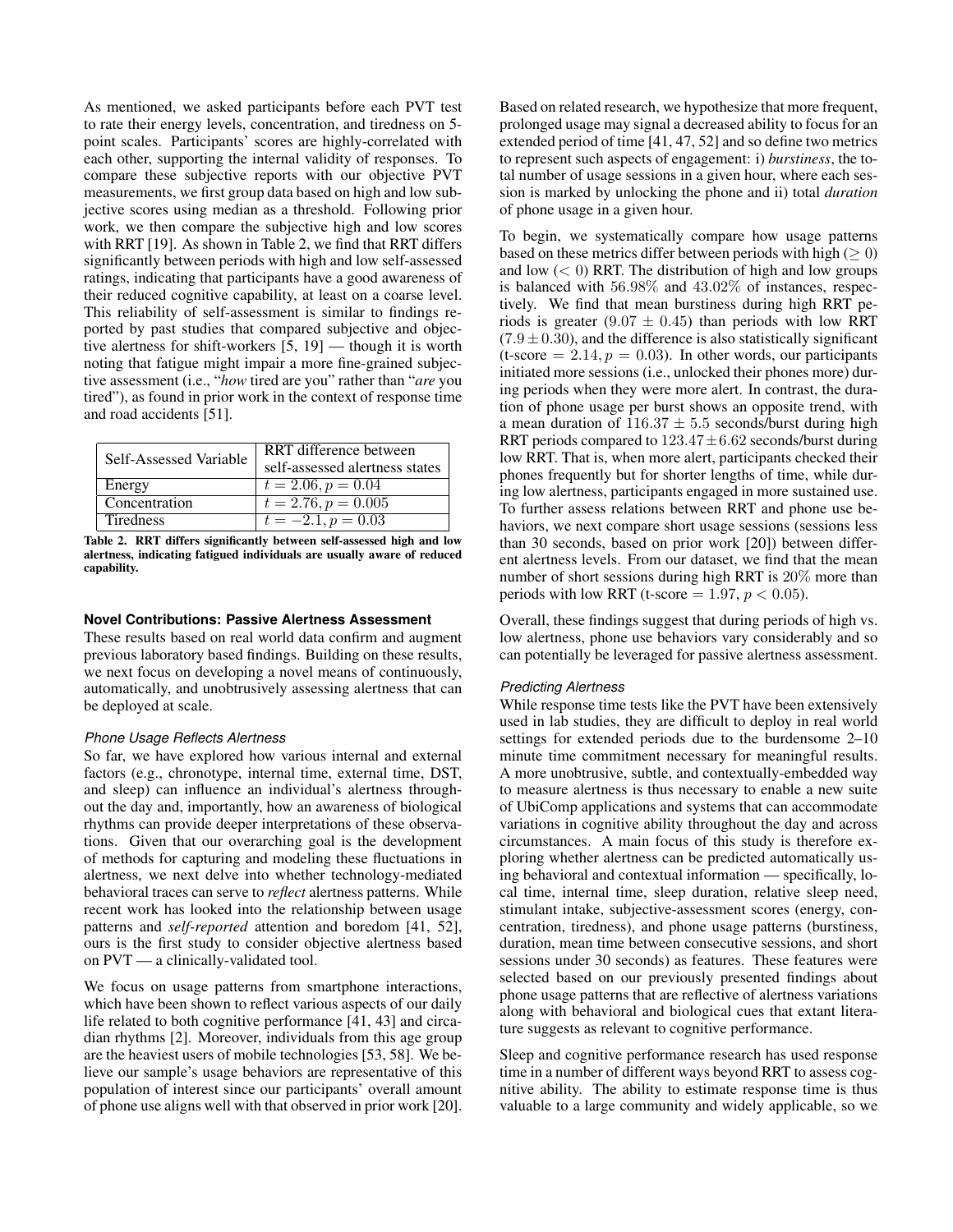begin by attempting to predict response time from PVT data. We trained linear regression models using Stochastic Gradient Descent (SGD) with the Huber loss function [\[28\]](#page-10-24) for estimating response time. We use SGD because of its fast convergence speed and scalability for large scale learning, and we choose the Huber loss function since it is robust against outlier data points. SGD is known to be sensitive to feature scaling, so we standardize all features to have zero mean and unit variance. We also randomly shuffle the training data after each epoch, which prior work suggests can improve performance and convergence speed [\[10\]](#page-9-10). We randomly select 10% of the training data to choose model parameters (e.g., hyperparameter  $\alpha$ ). The best performing model uses L1 norm as the regularization (penalty) term with hyper-parameter  $\alpha = 10^{-7}$ and learning rate set to  $\gamma_t = (\alpha \cdot t)^{-1}$  [\[10\]](#page-9-10). Using 10-fold cross validation, a generalized model for all participants results in a root mean square error (RMSE) of 83.81 milliseconds (ms). We also train personalized models using data from each participant; as expected, individual models further improve accuracy — average RMSE across all participants from 10-fold cross validation is 80.64ms.

The performance of our developed model using real-world data is very encouraging. To contextualize the accuracy of the models: in sleep loss and cognitive performance studies, a response time higher than 500ms is often considered as a "*lapse*" — a standard measure of impaired cognitive ability [\[7,](#page-9-2) [40\]](#page-11-15). The average RMSE of 80.64ms achieved by our developed models — a much higher granularity than the standard definition of lapse — indicates that these models could reliably be deployed instead of using PVT, especially to reduce burden for scenarios lasting extended periods of time.

Given these promising results in modeling response time, we next focus on modeling RRT. Since one of our key goals is estimating alertness unobtrusively, we now use a reduced set of features that can all be captured passively using smartphone sensors — specifically, local time, internal time, sleep duration, relative sleep need, phone usage burstiness, mean duration of phone usage sessions, average time between successive phone usage sessions, and frequency of short (less than 30 seconds) phone usage sessions. (Note that though we use self-reported sleep diaries in this study, it is possible to instead reliably perform passive sleep assessment using smartphone data [\[2,](#page-9-3) [44\]](#page-11-21), which would enable the calculation of information such as chronotype, internal time, and relative sleep need without active user input). We again use SGD with Huber loss function, standardize features to zero mean and unit variance to avoid scaling issues. We randomly select 10% of the training data to choose model parameters (e.g., hyper-parameter  $\alpha$ ). The best performing model uses L1 norm as the regularization term with  $\alpha = 10^{-8}$  and learning rate set to  $\gamma_t = \gamma_0 \cdot t^{-\frac{1}{4}}$  where  $\gamma_0 = 0.01$  is the initial learning rate. Using 10-fold cross validation, our generalized model achieves RMSE of 11.39% across all participants. Training individual models again produces further improvement and an average RMSE of 10.87% across all participants. That is, we can detect as small as an  $11\%$  deviation from individual baseline; given that daily peak-to-peak change in RRT

averaged over all participants is 29.4%, this reaffirms the feasibility of using our models in place of PVT tests.

To evaluate the importance of each feature in modeling both response time and RRT, we perform feature ranking with recursive feature elimination (RFE) [\[24\]](#page-10-25). At each step of RFE, a model is trained on the entire dataset and the feature that contributes least to the model (as measured by the absolute weight assigned to each feature) is discarded. This procedure continues recursively until there is only one feature left. Table [3](#page-7-0) shows our results from this process. For response time modeling, the highest ranked features (i.e., self-perceived energy, internal time, stimulant use) have also been identified by prior research as well-established modulators of alertness [\[19,](#page-10-22) [57,](#page-11-0) [62\]](#page-11-4). The ranking of the reduced feature set used for RRT modeling demonstrates the importance of taking individual chronotype into consideration as well as the informativeness of phone usage patterns, which is consistent with our earlier findings that phone checking and engagement behaviors exhibit distinct trends during periods of high and low alertness.

Overall, we think the performance of our models speaks to the feasibility of deploying our tools in real-world settings — and in turn, opening new UbiComp possibilities, from sensing to intervention in a range of domains and application areas.

| Rank              | Response Time                             | <b>RRT</b>              |
|-------------------|-------------------------------------------|-------------------------|
|                   | Energy rating                             | Internal time           |
| Internal time     | Avg. time between                         |                         |
|                   | phone usage sessions                      |                         |
| $\mathbf{\Omega}$ | Stimulant intake                          | Short session frequency |
|                   | Avg. time between<br>phone usage sessions | Phone usage duration    |
| 5                 | <b>Concentration rating</b>               | Relative sleep need     |

<span id="page-7-0"></span>Table 3. Top ranking feature groups for modeling response time and RRT based on relative feature elimination (RFE).

# **DISCUSSION**

Cognitive performance — particularly alertness — is known to vary significantly across the day as a result of multiple individual factors including chronotype, a sleep pressure that mounts as the day progresses, and social obligations. While previous studies have looked into temporal alertness trends, most were conducted in controlled laboratory setups or did not take biological factors into consideration. Our study is the first to use alertness data captured in ecologically valid settings over an extended period of time in order to develop passive sensing techniques grounded in chronobiology.

We first focused on replicating and extending the findings of previous lab-based studies both in order to push forward scientific knowledge as well as to validate our employed methodology and its generalizability. Furthermore, since the biological factors responsible for the fluctuations in our cognitive ability have mostly been unexplored by UbiComp researchers, replication also serves as a way to acquaint the community with chronobiological findings that are pertinent and valuable to the field. Our findings were mostly consistent with prior studies. We found that alertness drops in the early morning, peaks around noon and again in the evening,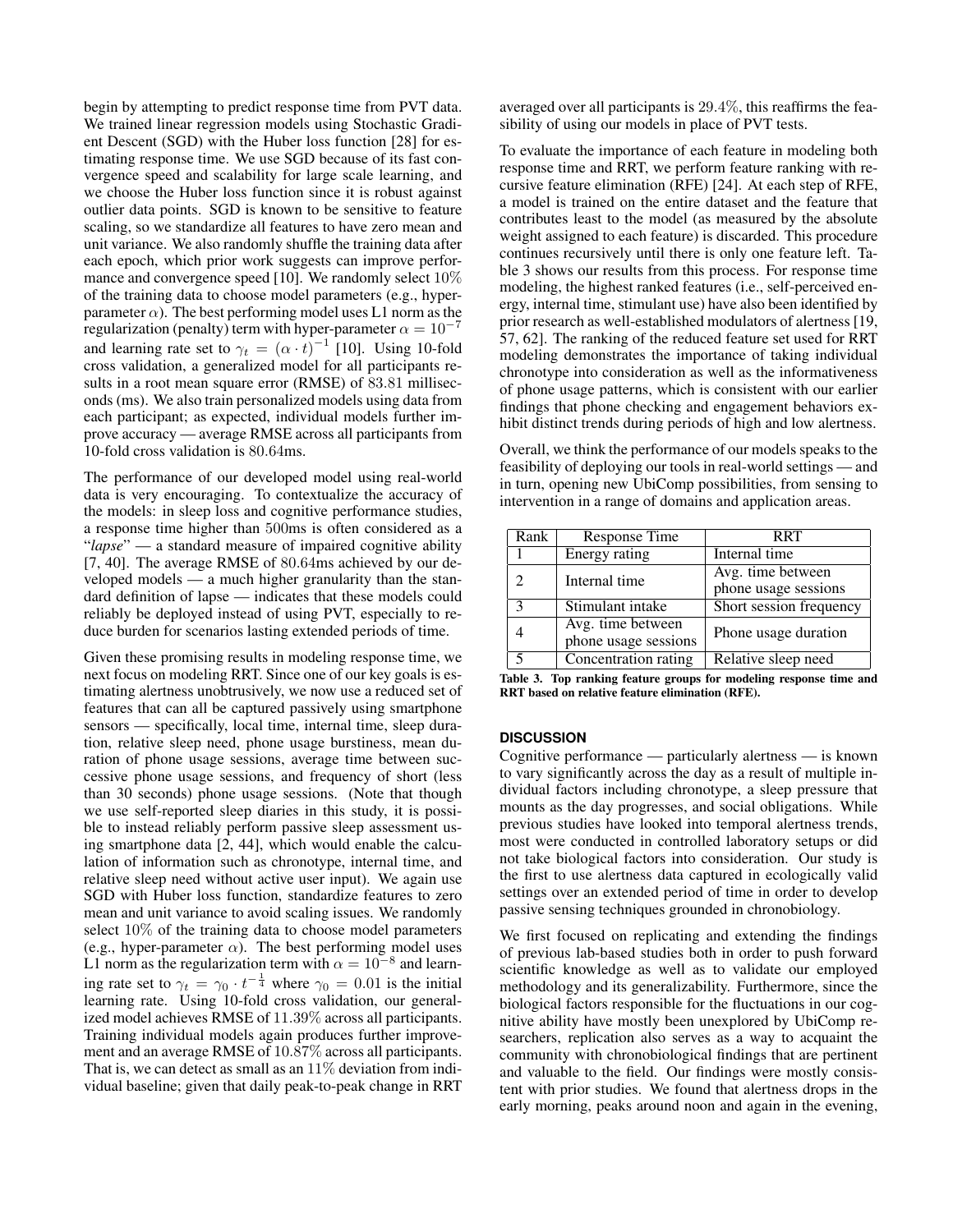and we saw clear evidence of the well known mid-day dip. Comparing alertness across chronotypes, we confirmed that early types are more alert earlier in the day, while late types peak during evening. We further extended previous findings about the impact of the Spring Daylight Savings Time (DST) transition — a socially enforced change in time that can produce circadian disruption — and found that DST resulted in declined performance, with late types affected more severely.

Beyond extending previous work, we also set out to develop models capable of detecting and predicting temporal trends in alertness, which is a keystone of the attentional system and has considerable influence on a wide range of other cognitive functions [\[57\]](#page-11-0). Capable of assessing alertness in the wild, our models for both response time and RRT achieved high accuracy. Comparing to PVT tests, which can take as long as 2–10 minutes to complete, our passive-prediction approach is low burden and low cost, and it enables the real time measurement of performance in real world settings.

# **Sensing and Design Implications**

Increasingly, technology is improving through personalization and context-awareness, but most systems have yet to recognize and support the timings of our internal body clocks. The alertness modeling techniques we have provided here could enhance context-aware computing systems as well as those from the emerging area of *circadian computing*: technologies that are aware of our internal timings and can play to our biological strengths [\[2\]](#page-9-3).

Systems with this sort of empirical foundation may have a better chance of success since they can target the biological roots of a problem rather than just the symptoms. For instance, tools designed to limit cyberloafing behaviors might first help people identify and address other aspects of their personal behavior or environment that are disruptive to their circadian rhythms (e.g., caffeine use or trying to do cognitively demanding tasks at biologically ill-suited times). Our research lays the groundwork for the development of such circadian-aware systems that can help optimize performance, encourage restorative activities during alertness dips, or simply help us become more aware and accepting of our biological capabilities (and limitations) — ultimately leading to healthier, safer, and more sustainable working schedules.

## **Applications in Education and Scheduling**

Given the connections among alertness, learning, and memory [\[4\]](#page-9-1), the techniques we have introduced here for passive, in-situ alertness assessment offer substantial positive impacts for educational settings. Various studies have demonstrated that the learning schedules for college students [\[16\]](#page-10-26) and high school students [\[32\]](#page-10-2) (who both tend to have later chronotypes) run contrary to their attentional rhythms, resulting in increased fatigue and negative academic outcomes.

On an institutional level, our assessment methods provide a way to capture large-scale, ecologically valid data about students' cognitive performance rhythms, which could be used to advocate for more widespread reform in educational scheduling. At the class-level, this type of data could inform the creation of lecture schedules that account for collective group chronotype or support instructors in class planning (e.g., when choosing members for a group project). On an individual level, alertness assessment tools could help students identify personal productivity patterns in order to make more informed decisions when arranging class and study schedules that better align with their own cognitive rhythms.

More generally, the ability to predict alertness can enable novel forms of event scheduling (for both groups and individuals) that reflect the dynamic and oscillating nature of cognitive performance. For instance, a calendar system could intelligently suggest meeting slots based on the alertness profiles of participants. Also, given the rise of distributed workplaces, such systems could also facilitate team management by pairing collaborators who are better synchronized in terms of sensed alertness patterns. Similarly, a circadian-aware activity recommender system might suggest the best times of day for an individual to do either more or less cognitivelydemanding tasks. Such recommendations would be based on one's chronotype, idiosyncratic sleep-related behaviors, current time-of-day, and overall sensed performance rhythms.

# **Applications in Accident Prevention**

The ability to perform real-time, in-situ alertness detection could be particularly valuable for improving road safety. Driver fatigue is a major cause of road accidents: the National Transportation Safety Board (NTSB) estimates that 30% of all road accident fatalities in the US involve fatigue [\[49\]](#page-11-22). While a number of systems have attempted to predict driver fatigue using a variety of sensors (e.g., computer vision [\[29\]](#page-10-27)), these systems tend to be costly and are considered more invasive. Our unobtrusive and passive methods for alertness sensing could complement increasingly ubiquitous driver assistance systems (e.g., that provide lane departure and forward collision warnings) in order to further increase driver and passenger safety — and crucially, potentially take effect before the driver even steps into the car.

While sensing based on smartphone usage *during* driving would be inapplicable, phone use leading up to entering the car could be used to infer alertness while driving, or a person's historic alertness patterns could be used to determine expected alertness during the current driving period. Further, the phone-based signals we focused on in this paper are only the first steps, and the assessment framework could be extended to unobtrusively mine additional technology-mediated behavioral cues from within the driving context (e.g., steering wheel interactions or radio tuning patterns).

## **Limitations and Future Work**

First, it would be valuable to extend our study to samples of more diverse ages and occupations, particularly since our population of interest has a greater proportion of late chronotypes than is found in other groups. Broadening our focus to older populations would be particularly worthwhile given that a strong time-of-day effect has been observed in this population as well [\[57\]](#page-11-0). That said, we believe that a population such as ours — with known conflicts between obli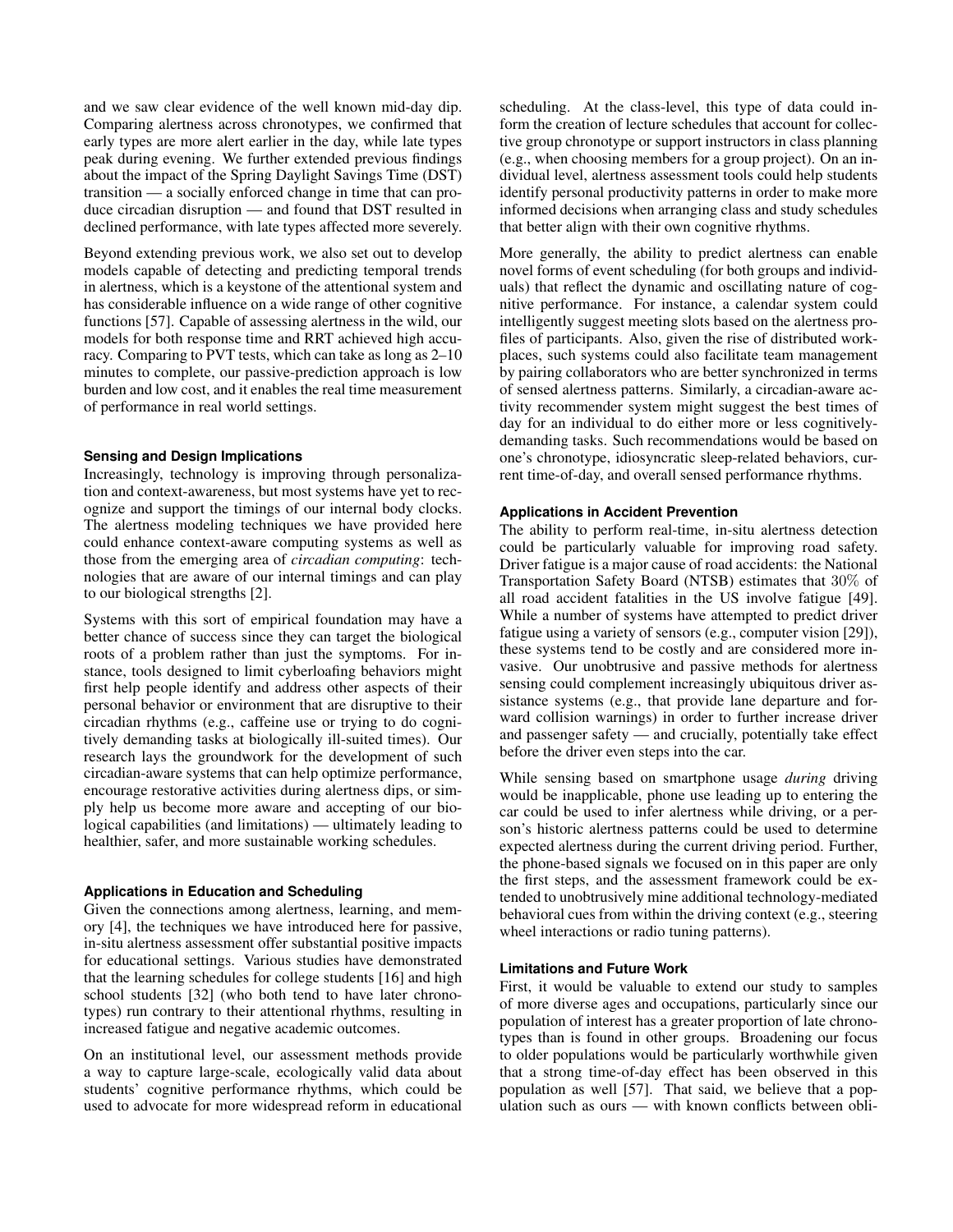gations and biologically-preferred sleep-wake schedules is an appropriate starting point. Relatedly, we apply a useful but coarse categorization of chronotypes into two groups; since most participants in our study are late types, such a categorization makes sense, but a larger study with more diverse chronotypes would enable more sophisticated analyses that treat chronotype as a continuous variable.

Along with broadening our attention to other populations, expanding our work to other aspects of cognitive performance would also be valuable. While we have focused on daily variations in alertness, rhythmic changes also occur in higher order cognitive functions like working memory and executive control [\[57\]](#page-11-0). A logical next step would be to deploy similar momentary assessment instruments in order to measure such additional aspects of cognitive performance.

Lastly, prior studies on smartphone use have considered the impact of context on usage. However, much work is left to be done to explore how a dynamic model of alertness together with an understanding of biological rhythms can be used to help *explain* smartphone habits and observed patterns of use. We have investigated how a straightforward set of phone usage metrics can reflect alertness, and related research has recently undertaken a more in-depth analysis and interpretation of smartphone application use trends in relation to different alertness stages [\[48\]](#page-11-23). Moving forward, given that people's behaviors related to work, entertainment, and social networking span multiple devices, a broader inspection of overall technology usage including computers, tablets, and TVs might provide additional insights or boost prediction performance.

# **CONCLUSION**

Our cognitive performance varies considerably and predictably over the course of a day. Beyond behavioral, environmental, and social factors, our internal circadian rhythms play a particularly significant role in influencing our alertness on a moment-to-moment basis. However, previous studies that have focused on understanding patterns of alertness across the day either do not consider such key biological factors or are mostly done in controlled laboratory environments.

This paper presents the first chronobiology-informed study to collect real-world alertness data over an extended period of time. Expanding the findings of previous work, our data confirm that alertness fluctuates significantly over the course of the day and that these fluctuations differ between early types and late types. We also show that Daylight Savings Time (DST) has a negative impact on alertness, with late types suffering more; that alertness drops after a night of inadequate sleep following DST; and that stimulants can lead to shortterm changes in alertness. Based on these results, we develop models that can accurately, continuously, and unobtrusively assess alertness.

Our contributions lay the foundation for a new class of circadian-aware systems — technology that can model, adapt to, and provide feedback about the dynamic cognitive variations experienced by individuals and groups, in order to support better collaboration, stabilize cognitive performance, and improve overall well-being.

# **Acknowledgements**

This work was supported by a grant from the Robert Wood Johnson Foundation and the Health Data Exploration Project, the Intel Science & Technology Center for Pervasive Computing, Semiconductor Research Corporation, and the National Science Foundation (DGE-1144153 and IIS-1344613).

## <span id="page-9-6"></span>**REFERENCES**

- 1. Khaled Abdel-Kader, Manisha Jhamb, Lee Anne Mandich, Jonathan Yabes, Robert M Keene, Scott Beach, Daniel J Buysse, and Mark L Unruh. 2014. Ecological momentary assessment of fatigue, sleepiness, and exhaustion in ESKD. *BMC nephrology* 15 (2014), 1.
- <span id="page-9-3"></span>2. Saeed Abdullah, Mark Matthews, Elizabeth L Murnane, Geri Gay, and Tanzeem Choudhury. 2014. Towards circadian computing: early to bed and early to rise makes some of us unhealthy and sleep deprived. In *Proc. of the 2014 ACM International Joint Conference on Pervasive and Ubiquitous Computing*. ACM, 673–684.
- <span id="page-9-0"></span>3. Bruce M Altevogt, Harvey R Colten, and others. 2006. *Sleep Disorders and Sleep Deprivation: An Unmet Public Health Problem*. National Academies Press.
- <span id="page-9-1"></span>4. Gary Aston-Jones. 2005. Brain structures and receptors involved in alertness. *Sleep medicine* 6 (2005), S3–S7.
- <span id="page-9-9"></span>5. Joseph V Baranski, Ross A Pigeau, and Robert G Angus. 1994. On the ability to self-monitor cognitive performance during sleep deprivation: a calibration study. *Journal of Sleep Research* 3, 1 (1994), 36–44.
- <span id="page-9-8"></span>6. Christopher M Barnes and David T Wagner. 2009. Changing to daylight saving time cuts into sleep and increases workplace injuries. *Journal of applied psychology* 94, 5 (2009), 1305.
- <span id="page-9-2"></span>7. Mathias Basner, Daniel Mollicone, and David F Dinges. 2011. Validity and sensitivity of a brief psychomotor vigilance test (PVT-B) to total and partial sleep deprivation. *Acta astronautica* 69, 11 (2011), 949–959.
- <span id="page-9-5"></span>8. Mathias Basner and Joshua Rubinstein. 2011. Fitness for duty: A 3 minute version of the Psychomotor Vigilance Test predicts fatigue related declines in luggage screening performance. *Journal of Occupational and Environmental Medicine* 53, 10 (2011), 1146.
- <span id="page-9-7"></span>9. Frank Bentley, Konrad Tollmar, Peter Stephenson, Laura Levy, Brian Jones, Scott Robertson, Ed Price, Richard Catrambone, and Jeff Wilson. 2013. Health Mashups: Presenting statistical patterns between wellbeing data and context in natural language to promote behavior change. *ACM Transactions on Computer-Human Interaction (TOCHI)* 20, 5 (2013), 30.
- <span id="page-9-10"></span>10. Léon Bottou. 2012. Stochastic gradient descent tricks. *Neural Networks: Tricks of the Trade* (2012), 421–436.
- <span id="page-9-4"></span>11. Walter C Buboltz Jr, Franklin Brown, and Barlow Soper. 2001. Sleep habits and patterns of college students: a preliminary study. *Journal of American College Health* 50, 3 (2001), 131–135.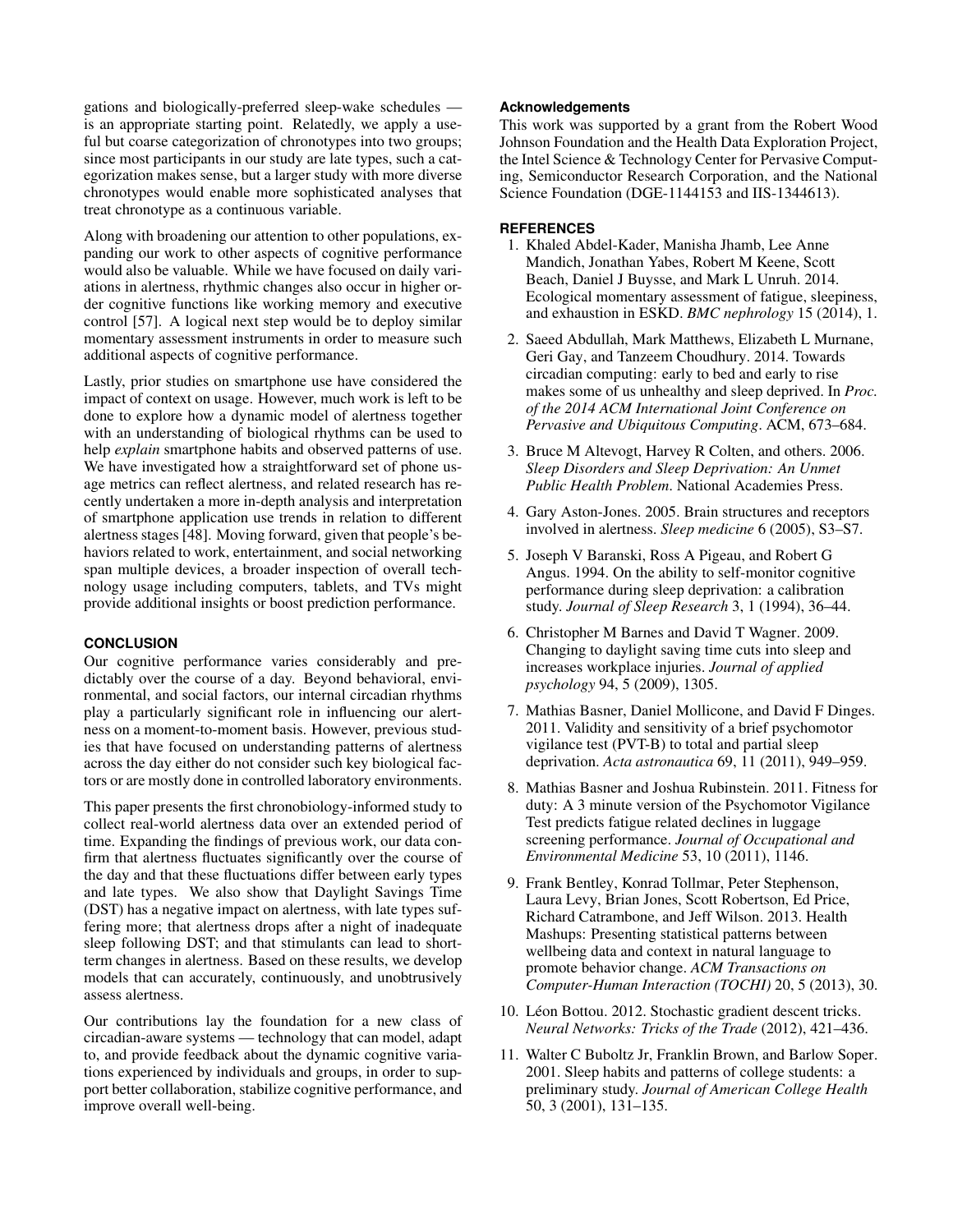- <span id="page-10-14"></span>12. John A Caldwell, Melissa M Mallis, J Lynn Caldwell, Michel A Paul, James C Miller, and David F Neri. 2009. Fatigue countermeasures in aviation. *Aviation, Space, and Environmental Medicine* 80, 1 (2009), 29–59.
- <span id="page-10-1"></span>13. Julie Carrier and Timothy H Monk. 2000. Circadian rhythms of performance: new trends. *Chronobiology international* 17, 6 (2000), 719–732.
- <span id="page-10-13"></span>14. Trudie Chalder, G Berelowitz, Teresa Pawlikowska, Louise Watts, S Wessely, D Wright, and EP Wallace. 1993. Development of a fatigue scale. *Journal of psychosomatic research* 37, 2 (1993), 147–153.
- <span id="page-10-12"></span>15. Nancy L Digdon and Andrew J Howell. 2008. College students who have an eveningness preference report lower self-control and greater procrastination. *Chronobiology international* 25, 6 (2008), 1029–1046.
- <span id="page-10-26"></span>16. Angela K Dills and Rey Hernandez-Julian. 2008. Course scheduling and academic performance. *Economics of Education Review* 27, 6 (2008), 646–654.
- <span id="page-10-3"></span>17. David F Dinges. 1995. An overview of sleepiness and accidents. *Journal of sleep research* 4, s2 (1995), 4–14.
- <span id="page-10-4"></span>18. David F Dinges and John W Powell. 1985. Microcomputer analyses of performance on a portable, simple visual RT task during sustained operations. *Behavior Research Methods, Instruments, & Computers* 17, 6 (1985), 652–655.
- <span id="page-10-22"></span>19. Jill Dorrian, Nicole Lamond, and Drew Dawson. 2000. The ability to self-monitor performance when fatigued. *Journal of Sleep Research* 9, 2 (2000), 137–144.
- <span id="page-10-23"></span>20. Denzil Ferreira, Jorge Goncalves, Vassilis Kostakos, Louise Barkhuus, and Anind K Dey. 2014. Contextual experience sampling of mobile application micro-usage. In *Proc. of the 16th international conference on Human-computer interaction with mobile devices & services*. ACM, 91–100.
- <span id="page-10-20"></span>21. John F Gaski and Jeff Sagarin. 2011. Detrimental effects of daylight-saving time on SAT scores. *Journal of Neuroscience, Psychology, & Economics* 4, 1 (2011), 44.
- <span id="page-10-11"></span>22. Namni Goel, Mathias Basner, Hengyi Rao, and David F Dinges. 2013. Circadian rhythms, sleep deprivation, and human performance. *Progress in molecular biology and translational science* 119 (2013), 155.
- <span id="page-10-15"></span>23. William Griesar, Daniel Zajdel, and Barry Oken. 2002. Nicotine effects on alertness and spatial attention in non-smokers. *Nicotine & tobacco research* 4, 2 (2002), 185–194.
- <span id="page-10-25"></span>24. Isabelle Guyon, Jason Weston, Stephen Barnhill, and Vladimir Vapnik. 2002. Gene selection for cancer classification using support vector machines. *Machine learning* 46, 1-3 (2002), 389–422.
- <span id="page-10-10"></span>25. Lynn Hasher, David Goldstein, and Cynthia May. 2005. It's About Time: Circadian Rhythms, Memory, and Aging. (2005).
- <span id="page-10-16"></span>26. Ian Hindmarch, JS Kerr, and N Sherwood. 1991. The effects of alcohol and other drugs on psychomotor performance and cognitive function. *Alcohol and Alcoholism* 26, 1 (1991), 71–79.
- <span id="page-10-9"></span>27. Jim A Horne and Olov Ostberg. 1975. A self-assessment questionnaire to determine morningness-eveningness in human circadian rhythms. *International journal of chronobiology* 4, 2 (1975), 97–110.
- <span id="page-10-24"></span>28. Peter J Huber and others. 1964. Robust estimation of a location parameter. *The Annals of Mathematical Statistics* 35, 1 (1964), 73–101.
- <span id="page-10-27"></span>29. Qiang Ji and Xiaojie Yang. 2002. Real-time eye, gaze, and face pose tracking for monitoring driver vigilance. *Real-Time Imaging* 8, 5 (2002), 357–377.
- <span id="page-10-18"></span>30. Thomas Kantermann, Myriam Juda, Martha Merrow, and Till Roenneberg. 2007. The human circadian clock's seasonal adjustment is disrupted by daylight saving time. *Current Biology* 17, 22 (2007), 1996–2000.
- <span id="page-10-5"></span>31. Matthew Kay, Kyle Rector, Sunny Consolvo, Ben Greenstein, Jacob Wobbrock, Nathaniel Watson, and Julie Kientz. 2013. PVT-touch: Adapting a reaction time test for touchscreen devices. In *Pervasive Computing Technologies for Healthcare*. IEEE, 248–251.
- <span id="page-10-2"></span>32. Paul Kelley, Steven W Lockley, Russell G Foster, and Jonathan Kelley. 2014. Synchronizing education to adolescent biology:'let teens sleep, start school later'. *Learning, Media and Technology* (2014), 1–17.
- <span id="page-10-7"></span>33. N Kleitman, S Titelbaum, and P Feiveson. 1938. The effect of body temperature on reaction time. *American Journal of Physiology* 121, 2 (1938), 495–501.
- <span id="page-10-19"></span>34. Matthew J Kotchen and Laura E Grant. 2011. Does daylight saving time save energy? Evidence from a natural experiment in Indiana. *Review of Economics and Statistics* 93, 4 (2011), 1172–1185.
- <span id="page-10-21"></span>35. Tuuli A Lahti, Sami Leppämäki, Jouko Lönnqvist, and Timo Partonen. 2008. Transitions into and out of daylight saving time compromise sleep and the rest-activity cycles. *BMC physiology* 8, 1 (2008), 3.
- <span id="page-10-6"></span>36. Nicole Lamond and Drew Dawson. 1999. Quantifying the performance impairment associated with fatigue. *Journal of sleep research* 8, 4 (1999), 255–262.
- <span id="page-10-17"></span>37. Nicole Lamond, Sarah M Jay, Jillian Dorrian, Sally A Ferguson, Gregory D Roach, and Drew Dawson. 2008. The sensitivity of a palm-based psychomotor vigilance task to severe sleep loss. *Behavior Research Methods* 40, 1 (2008), 347–352.
- <span id="page-10-8"></span>38. Julian Lim and David F Dinges. 2008. Sleep deprivation and vigilant attention. *Annals of the New York Academy of Sciences* 1129, 1 (2008), 305–322.
- <span id="page-10-0"></span>39. Julian Lim and David F Dinges. 2010. A meta-analysis of the impact of short-term sleep deprivation on cognitive variables. *Psychological bulletin* 136, 3 (2010), 375.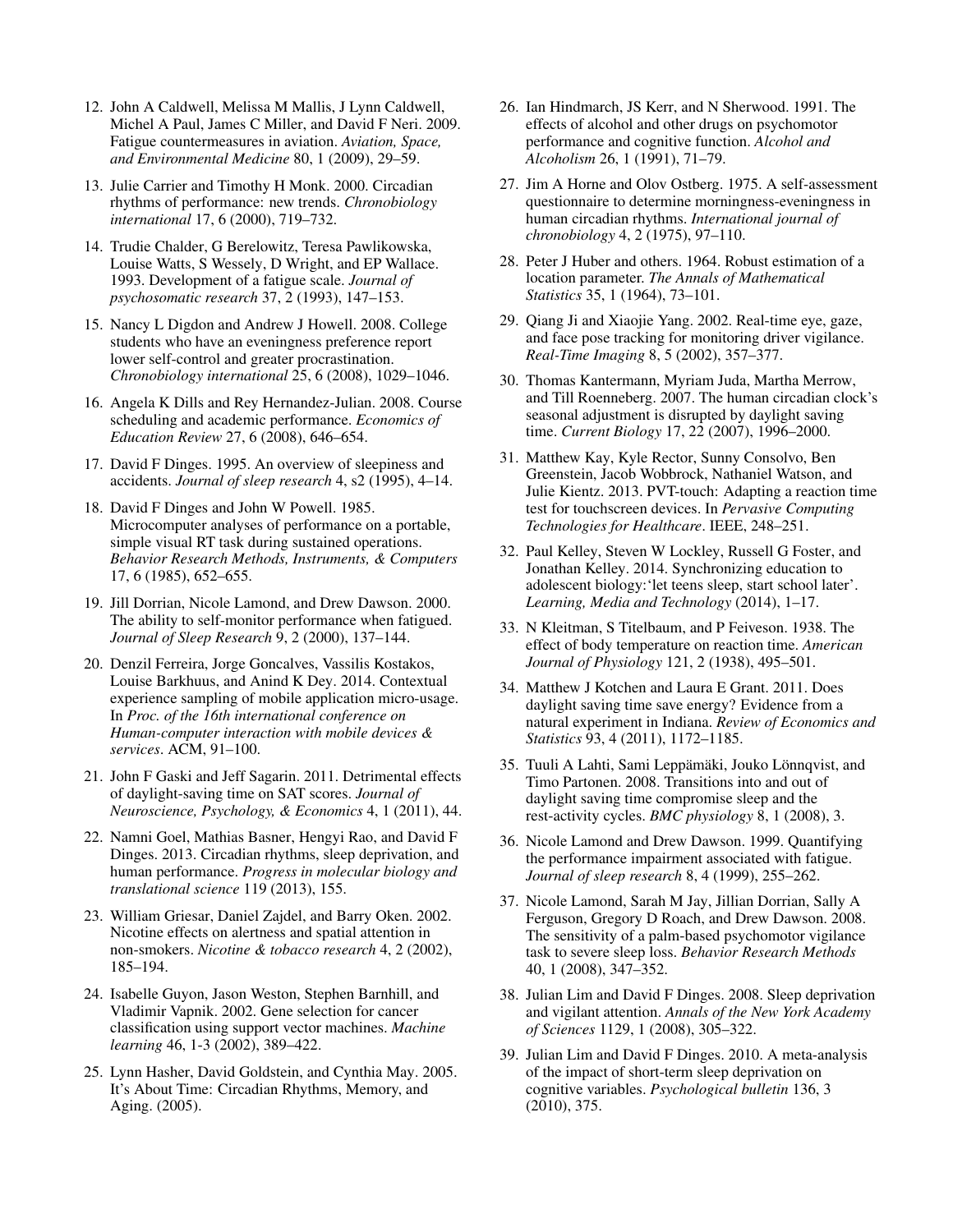- <span id="page-11-15"></span>40. Sylvia Loh, Nicole Lamond, Jill Dorrian, Gregory Roach, and Drew Dawson. 2004. The validity of psychomotor vigilance tasks of less than 10-minute duration. *Behavior Research Methods* 36, 2 (2004), 339–346.
- <span id="page-11-2"></span>41. Gloria Mark, Shamsi T Iqbal, Mary Czerwinski, and Paul Johns. 2014. Bored mondays and focused afternoons: The rhythm of attention and online activity in the workplace. In *Proc. of the SIGCHI Conference on Human Factors in Computing Systems*. 3025–3034.
- <span id="page-11-7"></span>42. Robert L Matchock and J Toby Mordkoff. 2009. Chronotype and time-of-day influences on the alerting, orienting, and executive components of attention. *Experimental brain research* 192, 2 (2009), 189–198.
- <span id="page-11-5"></span>43. Aleksandar Matic, Martin Pielot, and Nuria Oliver. 2015. Boredom-computer interaction: Boredom proneness and the use of smartphone. In *Proc. of the 2015 ACM International Joint Conference on Pervasive and Ubiquitous Computing*. ACM, 837–841.
- <span id="page-11-21"></span>44. Jun-Ki Min, Afsaneh Doryab, Jason Wiese, Shahriyar Amini, John Zimmerman, and Jason I Hong. 2014. Toss'n'turn: smartphone as sleep and sleep quality detector. In *Proc. of the ACM conference on Human factors in computing systems*. ACM, 477–486.
- <span id="page-11-12"></span>45. Timothy H Monk. 1989. A visual analogue scale technique to measure global vigor and affect. *Psychiatry research* 27, 1 (1989), 89–99.
- <span id="page-11-6"></span>46. Timothy H Monk, Daniel J Buysse, Charles F Reynolds, and David J Kupfer. 1996. Circadian determinants of the postlunch dip in performance. *Chronobiology international* 13, 2 (1996), 123–133.
- <span id="page-11-8"></span>47. Elizabeth L Murnane, Saeed Abdullah, Mark Matthews, Tanzeem Choudhury, and Geri Gay. 2015. Social (media) jet lag: How usage of social technology can modulate and reflect circadian rhythms. In *Proc. of the 2015 ACM International Joint Conference on Pervasive and Ubiquitous Computing*. ACM, 843–854.
- <span id="page-11-23"></span>48. Elizabeth L Murnane, Saeed Abdullah, Mark Matthews, Matthew Kay, Julie A Kientz, Tanzeem Choudhury, Geri Gay, and Dan Cosley. 2016. Mobile Manifestations of Alertness: Connecting Biological Rhythms with Patterns of Smartphone App Use. In *Proc. of the 18th International Conference on Human-Computer Interaction with Mobile Devices and Services*. ACM.
- <span id="page-11-22"></span>49. National Transportation Safety Board. 1999. Evaluation of U.S. Department of Transportation Efforts in the 1990s to address operator fatigue. Safety report NTSB/SR-99/01.
- <span id="page-11-16"></span>50. Sanjay R Patel, Najib T Ayas, Mark R Malhotra, David P White, Eva S Schernhammer, Frank E Speizer, Meir J Stampfer, and Frank B Hu. 2004. A prospective study of sleep duration and mortality risk in women. *SLEEP* 27, 3 (2004), 440–444.
- <span id="page-11-19"></span>51. Pierre Philip, Patricia Sagaspe, Jacques Taillard, Nicholas Moore, Christian Guilleminault, Montserrat Sanchez-Ortuno, Torbjörn Akerstedt, and Bernard Bioulac. 2003. Fatigue, sleep restriction, and performance in automobile drivers: a controlled study in a natural environment. *SLEEP* 26, 3 (2003), 277–284.
- <span id="page-11-3"></span>52. Martin Pielot, Tilman Dingler, Jose San Pedro, and Nuria Oliver. 2015. When attention is not scarce detecting boredom from mobile phone usage. In *Proc. of the 2015 ACM International Joint Conference on Pervasive and Ubiquitous Computing*. ACM, 825–836.
- <span id="page-11-20"></span>53. Jacob Poushter. 2016. Smartphone Ownership and Internet Usage Continues to Climb in Emerging Economies. PEW.
- <span id="page-11-13"></span>54. LA Reyner, SJ Wells, V Mortlock, and JA Horne. 2012. 'Post-lunch' sleepiness during prolonged, monotonous driving — Effects of meal size. *Physiology & behavior* 105, 4 (2012), 1088–1091.
- <span id="page-11-9"></span>55. Till Roenneberg, Tim Kuehnle, Peter P Pramstaller, Jan Ricken, Miriam Havel, Angelika Guth, and Martha Merrow. 2004. A marker for the end of adolescence. *Current Biology* 14, 24 (2004), R1038–R1039.
- <span id="page-11-17"></span>56. Till Roenneberg, Anna Wirz-Justice, and Martha Merrow. 2003. Life between clocks: daily temporal patterns of human chronotypes. *Journal of biological rhythms* 18, 1 (2003), 80–90.
- <span id="page-11-0"></span>57. Christina Schmidt, Fabienne Collette, Christian Cajochen, and Philippe Peigneux. 2007. A time to think: circadian rhythms in human cognition. *Cognitive Neuropsychology* 24, 7 (2007), 755–789.
- <span id="page-11-11"></span>58. Aaron Smith. 2015. The smartphone difference. PEW.
- <span id="page-11-18"></span>59. Neeraj Sood and Arkadipta Ghosh. 2007. The short and long run effects of daylight saving time on fatal automobile crashes. *The BE Journal of Economic Analysis & Policy* 7, 1 (2007).
- <span id="page-11-10"></span>60. Daniel J Taylor, Kendra C Clay, Adam D Bramoweth, Kevin Sethi, and Brandy M Roane. 2011. Circadian phase preference in college students: relationships with psychological functioning and academics. *Chronobiology international* 28, 6 (2011), 541–547.
- <span id="page-11-1"></span>61. HPA Van Dongen and David F Dinges. 2005. Circadian rhythms in sleepiness, alertness, and performance. In *Principles and practice of sleep medicine*. 4, 435–443.
- <span id="page-11-4"></span>62. Céline Vetter, Myriam Juda, and Till Roenneberg. 2012. The influence of internal time, time awake, and sleep duration on cognitive performance in shiftworkers. *Chronobiology International* 29, 8 (2012), 1127–1138.
- <span id="page-11-14"></span>63. David T Wagner, Christopher M Barnes, Vivien KG Lim, and D Lance Ferris. 2012. Lost sleep and cyberloafing: Evidence from the laboratory and a daylight saving time quasi-experiment. *Journal of Applied Psychology* 97, 5 (2012), 1068.